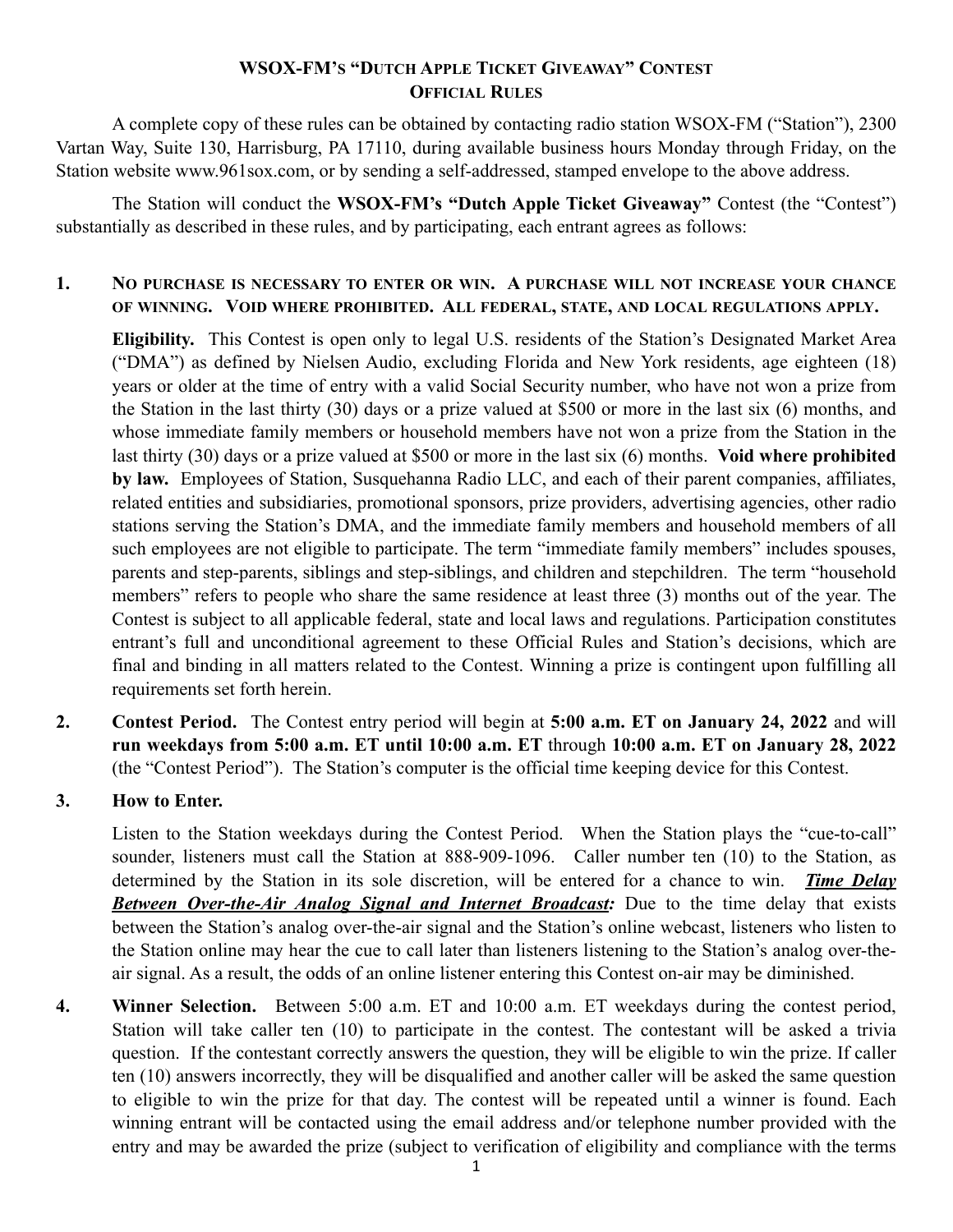of these rules). Station's decisions as to the administration and operation of the Contest and the selection of the potential winner are final and binding in all matters related to the Contest. Failure to respond to the initial verification contact within three (3) days of notification or failure to claim the prize within three (3) days of verification as a winner will result in disqualification and forfeiture of the prize.

- **5. Verification of Potential Winner.** THE ELIGIBILITY OF ALL POTENTIAL CONTEST WINNERS IS SUBJECT TO VERIFICATION BY STATION WHOSE DECISIONS ARE FINAL AND BINDING IN ALL MATTERS RELATED TO THE CONTEST. The potential winner must continue to comply with all terms and conditions of these Official Rules, and winning is contingent upon fulfilling all requirements. The potential winner may be notified by email and/or telephone call after the date of random drawing and/or winner determination. The potential winner will be required to sign and return to Station, within three (3) days of the date notice is sent, an affidavit of eligibility and a liability/ publicity release (except where prohibited) to claim the prize, if applicable. A winner who returns the affidavit of eligibility and liability/publicity release will be deemed to have accepted the contest prize and thereafter will not be permitted to rescind their acceptance of the prize and/or return the prize. If a potential winner cannot be contacted, fails to sign and return the affidavit of eligibility and/or the liability/publicity release within the required time period (if applicable), or if the prize or prize notification is returned as undeliverable, potential winner forfeits prize. In the event that the potential winner of a prize is disqualified for any reason, Station may award the applicable prize to an alternate winner by random drawing from among all remaining eligible entries. Unclaimed prizes may not be awarded.
- **6. Prizes.** Five (5) prizes will be awarded in this Contest. Each winner will receive:

Two (2) tickets to Beehive at Dutch Apple Dinner Theatre in Lancaster, PA on February 4, 2022.

The approximate retail value ("ARV") of each prize is **Seventy Five Dollars** (**\$75).** 

## **TOTAL ARV OF ALL CONTEST PRIZES IS: Three Hundred Seventy Five Dollars (\$375).**

Winner is responsible for all taxes associated with prize receipt and/or use. Odds of winning a prize depend on a number of factors including the number of eligible entries received during the Contest Period and listeners participating at any given time.

There is no substitution, transfer, or cash equivalent for prizes, except that the Station may, in its sole discretion and to the extent permitted by law, substitute prizes of comparable value or cash. The prizes are expressly limited to the item(s) listed above and do not include taxes, gratuities or any other expenses. Any tickets and/or gift certificates/cards awarded as part of a prize will be subject to the terms and conditions set forth by the issuer and are valid only on the date(s) printed on the tickets or gift certificates/cards. Other restrictions may apply.

If any prize or a portion of any prize is postponed, cancelled, or otherwise unavailable due to disease, epidemic, pandemic, quarantine, any acts of government and/or any reason that is beyond the control of Station or any Sponsor, then no substitution shall be provided. Station and any Sponsors make no representation or warranty about the safety of any prize. By accepting and using a prize, each winner acknowledges and assumes all risks of accepting and using the prize, and any other risks associated with the prize.

**7. Entry Conditions and Release.** By entering, each entrant agrees to: (a) comply with and be bound by these Official Rules and the decisions of the Station, which are binding and final in all matters relating to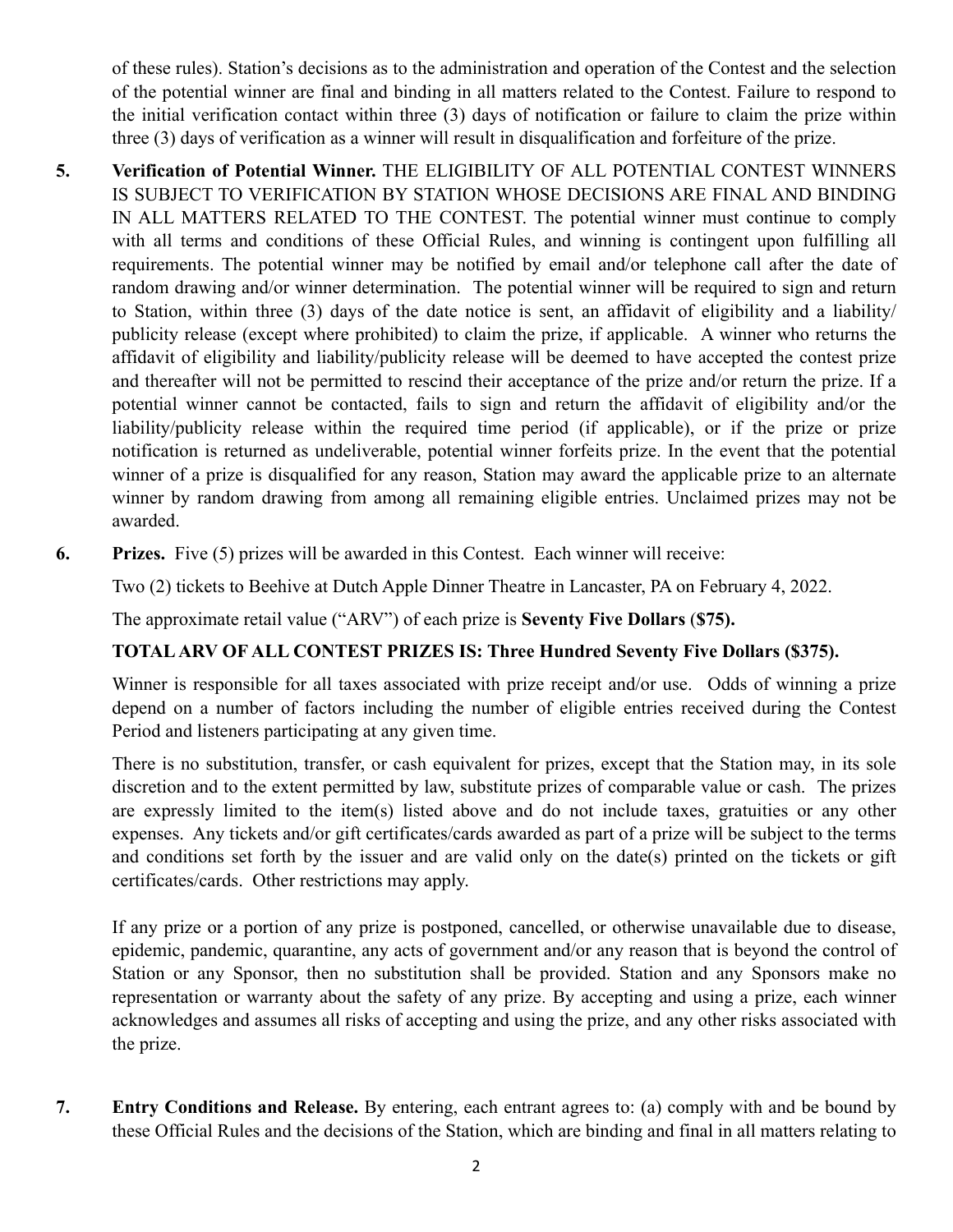this Contest; (b) release and hold harmless Station, Cumulus Media New Holdings Inc., and each of their affiliated companies, participating sponsors, the prize suppliers and any other organizations responsible for sponsoring, fulfilling, administering, advertising or promoting the Contest, and each of their respective past and present officers, directors, employees, agents and representatives (collectively, the "Released Parties") from and against any and all claims, expenses, and liability, including but not limited to negligence and damages of any kind to persons and property, including but not limited to invasion of privacy (under appropriation, intrusion, public disclosure of private facts, false light in the public eye or other legal theory), defamation, slander, libel, violation of right of publicity, infringement of trademark, copyright or other intellectual property rights, property damage, or death or personal injury arising out of or relating to a entrant's entry, creation of an entry or submission of an entry, participation in the Contest, acceptance or use or misuse of prize (including any travel or activity related thereto) and/or the broadcast, exploitation or use of entry; and (c) indemnify, defend and hold harmless the Released Parties from and against any and all claims, expenses, and liabilities (including reasonable attorneys' fees) arising out of or relating to an entrant's participation in the Contest and/or entrant's acceptance, use, non-use or misuse of the prize.

- **8. Publicity.** Participation in the Contest constitutes entrant's consent to use by the Station and its agent of entrant's name, likeness, photograph, voice, opinions, entry, and/or biographical information (including hometown and state) for promotional purposes in any media, worldwide, without further payment or consideration, unless otherwise prohibited by law.
- **9. Taxes.** All State, Local, Federal and/or other taxes, duties, tariffs, title fees, licensing fees, or other fees for prizes awarded become the sole responsibility of the winner. All those who win a prize or prizes valued \$600 or more in any given year will be issued an IRS Form 1099 to report their winnings.
- **10. General Conditions.** Station reserves the right to cancel, suspend and/or modify the Contest, or any part of it, if any fraud, technical failures or any other factor beyond Station's reasonable control impairs the integrity or proper functioning of the Contest, as determined by Station in its sole discretion. Station reserves the right in its sole discretion to disqualify any individual it finds to be tampering with the entry process or the operation of the Contest or to be acting in violation of these Official Rules or acting in an unsportsmanlike or disruptive manner. Any attempt by any person to deliberately undermine the legitimate operation of the Contest may be a violation of criminal and civil law, and, should such an attempt be made, Station reserves the right to seek damages from any such person to the fullest extent permitted by law. Station's failure to enforce any term of these Official Rules shall not constitute a waiver of that provision.
- **11. Limitations of Liability.** The Released Parties are not responsible for: (a) any incorrect or inaccurate information, whether caused by Station, entrants, printing errors or by any of the equipment or programming associated with or utilized in the Contest; (b) technical failures of any kind, including but not limited to malfunctions, interruptions, or disconnections in phone lines or network hardware or software; (c) unauthorized human intervention in any part of the entry process or the Contest; (d) technical or human error that may occur in the administration of the Contest or the processing of entries; or (e) any injury or damage to persons or property that may be caused, directly or indirectly, in whole or in part, from entrant's participation in the Contest or receipt or use, non-use or misuse of any prize. No more than the stated number of prizes will be awarded. In event that a production, technical, programming or other error causes more than stated number of prizes as set forth in these Official Rules to be claimed, Station reserves the right to award only the stated number of prizes by a random drawing among all legitimate, unawarded, eligible prize claims.